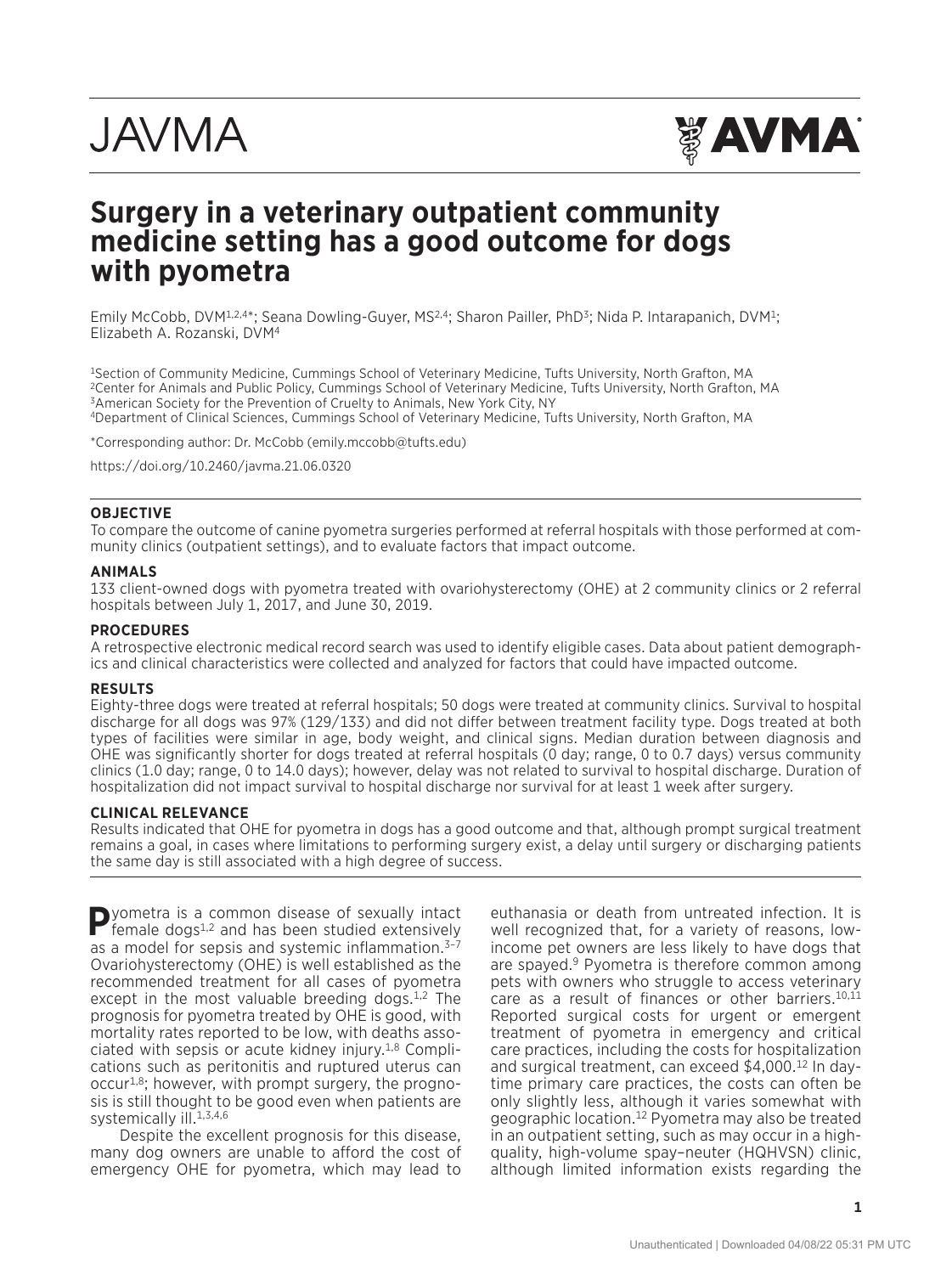outcome of these cases, and, by the nature of HQH-VSN clinics, overnight care is not provided.12

Although OHE for pyometra can be performed in general practice, it is less common in many locations, likely because of the difficulty of adding an urgent surgical procedure in a busy hospital, because of a migration away from nonroutine soft tissue surgeries by practitioners, and because of the perception that pyometra patients need specialized care or that surgery for pyometra must be performed as soon as possible if the patient is to survive. The objectives of our study were to compare the outcome of pyometra surgeries performed at referral hospitals with those performed at community clinics (outpatient settings), and to evaluate whether the duration between diagnosis and surgery or provision of postoperative care influenced outcome. Specifically, in cases with financial resource limitations, after a diagnosis of pyometra, it may be several days to even weeks before surgical care can be negotiated at a subsidized rate. In addition, because the cost of supportive care in a 24-hour hospital adds to the cost of care, we wished to evaluate the impact of same-day discharge on outcome. Last, we wanted to examine whether having an inexperienced surgeon (trainee) affected outcome.

# **Methods**

### **Case selection**

All dogs with pyometra presented to any of 4 Cummings School of Veterinary Medicine teaching hospitals between July 1, 2017, and June 30, 2019, were eligible for enrollment. Medical records from the 4 Cummings hospitals that treat dogs and use a common electronic medical record (EMR) program (Veterinary Practice Management Software, University edition, StringSoft Inc) were reviewed, including the Foster Hospital for Small Animals (FHSA), Tufts Veterinary Emergency Treatment and Specialties (TVETS), Tufts at Tech Community Veterinary Clinic (TAT), and the Luke and Lily Lerner Spay Neuter Clinic (Lerner). The first 2 hospitals are 24-hour teaching and referral hospitals, and the second 2 are community medicine clinics with a focus on outpatient care. Based on an agreement among hospital leadership, dogs that were presented to the teaching and referral hospitals by owners who could not afford specialty-level surgery (estimated at \$3,500 to \$4,000), who did not have a primary veterinarian who could perform the surgery, and who did not qualify for a national veterinary medical credit service (Care Credit Veterinary Financing, Synchrony Bank) were eligible to have an OHE performed at Lerner by a supervised veterinary student or intern for a subsidized cost of \$200. Full-service veterinary care to qualified low-income pet owners is provided at TAT by supervised veterinary students. For the purposes of our study, TAT and Lerner were classified as community clinics, whereas TVETS and FHSA were classified as referral hospitals.

At the community clinics, surgeries were performed by supervised veterinary students or interns on an outpatient basis. Surgeries in the referral hospital were performed by board-certified veterinary surgeons, surgery residents, or American College of Veterinary Emergency Critical Care diplomates who all had extensive surgical training. At the referral hospitals, individualized anesthesia protocols were administered by designated anesthesia nurses. Patients were treated with IV fluids before, during, and after surgery, and patients were hospitalized for at least 1 night after surgery. In community medicine, standardized HQHVSN protocols<sup>13</sup> were used and may or may not have been adjusted for sick patients. Some patients received IV fluid support at surgeon discretion; however, all patients were discharged as soon as they had recovered from anesthesia. In accordance with HQHVSN quidelines, $13$  all patients at all clinics received perioperative pain medications. Antimicrobials (most typically cefazolin) were given according to each hospital's protocol. Data on antimicrobials were not collected from the EMRs.

## **Procedures**

An initial list of potential cases was identified by performing a key word search of each hospital's medical records system with "pyometra" as the search term, and by limiting the search to dogs that were presented during the study period. Medical records were reviewed, and data were collected with the use of a standard data collection template (Excel Office 365, version 2005, Microsoft Corp). Demographic variables recorded were patient identification number, name, breed, body weight, and age (recorded as date of birth). Additional information collected for each dog included information about the surgery, including at what hospital the surgery was performed, whether the animal was originally referred to that hospital, and the date pyometra was originally diagnosed if different from the date of the surgery. Patient physical status information that was recorded included rectal temperature, heart rate, respiratory rate, body condition score, estimated percentage of dehydration, mentation (eg, alert, dull, obtunded), and whether the patient was ambulatory. In addition, information was collected about the dog's clinical signs prior to presentation (eg, vomiting or vulvar discharge) and any comorbidities—in particular, whether there was any indication of cardiac dysfunction (eg, the presence of a murmur) or whether the dog also had a mammary tumor. Laboratory values were recorded, if determined, along with the results of any diagnostic imaging. The date of surgery, date of hospital discharge, and date of diagnosis were used to calculate the number of days between diagnosis and surgery as well as the number of days spent in the hospital after surgery. The primary measurement of survival was survival to hospital discharge. For dogs that did not survive to hospital discharge (nonsurvivors), the date of death was used to determine survival time. For dogs that died after hospital discharge, we relied on the owner reporting the date of death to the hospital. Records were reviewed to determine whether dogs that were discharged from the hospital alive (survivors) were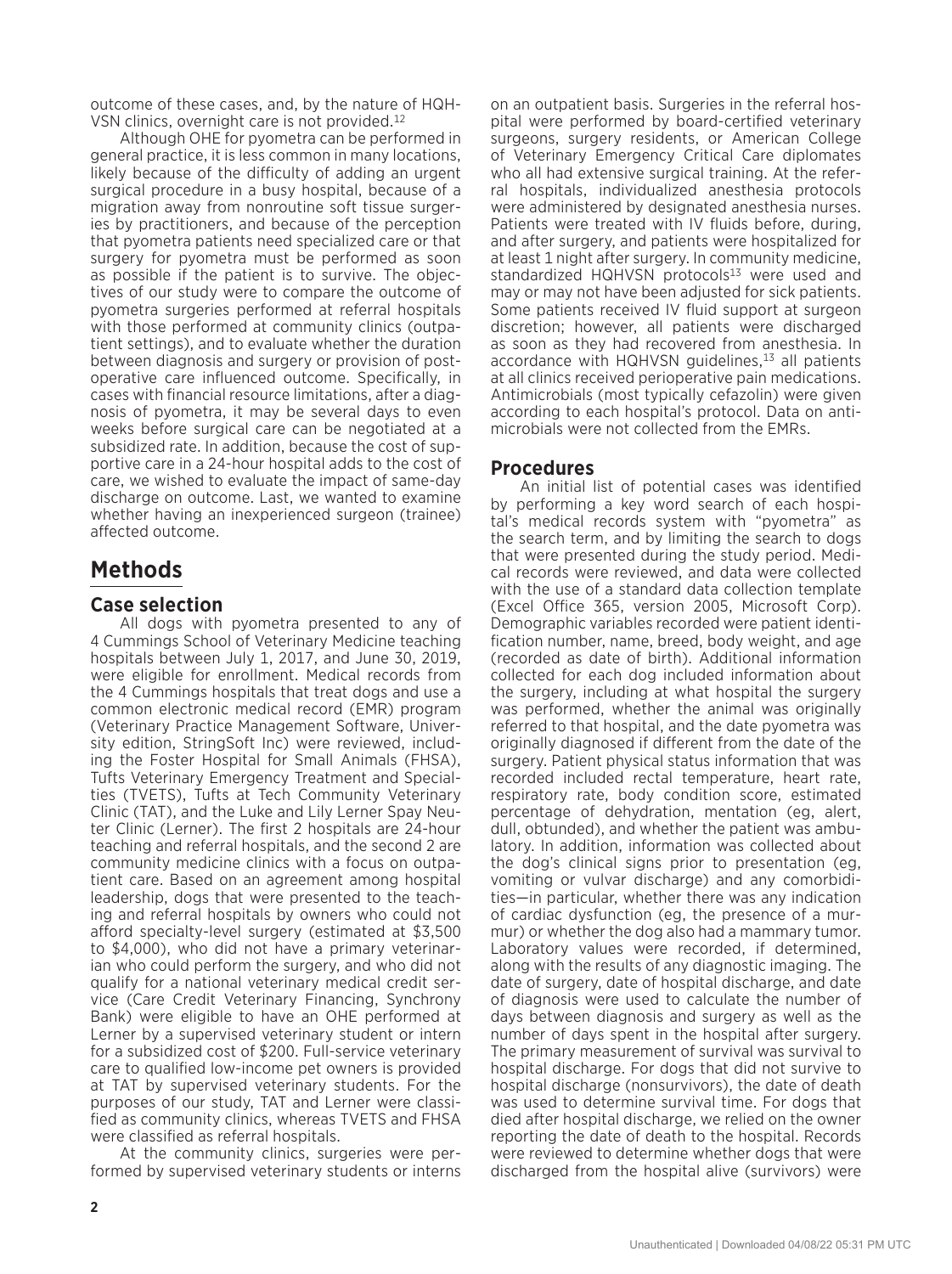alive beyond 1 week after surgery; however, this information was not available for all dogs.

#### **Statistical analysis**

Statistical software (SPSS Statistics, version 22.0, IBM Corp) was used for analysis. Descriptive statistics were calculated for numeric variables, and frequencies for categorical ones. When testing for differences in numeric data between 2 groups, the Mann-Whitney test was used because the data were not distributed normally. Associations between categorical variables and type of hospital (community clinic vs referral hospital) were assessed with the Pearson χ2 test or the Fisher exact test. Values of *P* < 0.05 were considered significant.

## **Results**

A total of 133 dogs were identified for inclusion during the study period. The dogs had a median body weight of 22.2 kg and a median age of 8.0 years **(Table 1)**. There were no significant differences in body weight or age of dogs on the basis of hospital type (community clinics vs referral hospital) where treatment occurred. Dogs were reported as mixed-breed dogs (n = 23), pit bull–type dogs (23), Chihuahuas (11), Golden Retrievers (10), Labrador Retrievers (10), Yorkshire Terriers (7), Shih Tzu (4), German Shepherd Dogs (3), Miniature Schnauzers (3), Pugs (3), American Bulldogs (2), Beagles (2), Boerboels (2), Belgian Malinois (2), Havanese (2), Maltese (2), Rottweilers (2), Siberian Huskies (2), Saint Bernards (2), and 1 each of a Brittany, American Eskimo Dog, Bearded Collie, Cocker Spaniel, Great Dane, Mastiff, Norwegian Elkhound, Cavalier King Charles Spaniel, Irish Wolfhound, Collie, Shetland Sheepdog, Bichon Fries, Doberman Pincher, Newfoundland, Poodle, Basset Hound, Rhodesian Ridgeback, and English Bulldog. In addition, the breed or type was not listed for 1 dog. Chihuahuas

and mixed-breed dogs, including pit bull–type dogs were most commonly reported across all participating hospitals.

## **Hospital type**

More dogs with pyometra were presented to the referral hospitals ( $n = 83$ ) than to community clinics (50). Of the 83 dogs presented to the referral hospitals, 30 had surgery at TVETS and 53 had surgery at FHSA. Of the 50 dogs that had surgery at a community clinic, 25 had originally been presented to one of the participating referral hospitals, and the remaining 25 were either patients of the community clinic or were referred directly by their primary veterinarian. Among the dogs that had surgery at a community clinic, 38 had surgery at Lerner and 12 had surgery at TAT.

## **Outcome**

Of the 133 dogs that had surgery for pyometra, 4 did not survive to hospital discharge, resulting in an overall survival rate to hospital discharge of 97.0% (95% CI, 92.5% to 98.8%). All 4 dogs that did not survive to discharge had surgery at a referral hospital (2 at TVETS and 2 at FHSA). Of the 129 dogs that survived to hospital discharge, 4 dogs died within 1 week after discharge—2 dogs treated at community clinics and 2 dogs treated at referral hospitals—yielding an overall survival rate at 1 week after surgery of 94.0% (95% CI, 88.6% to 96.9%). There was no association between hospital type and survival to hospital discharge (Fisher exact test, *P* = 0.30) or not surviving for at least 1 week after surgery (Fisher exact test, *P* = 0.71).

#### **Comparison of clinical signs for dogs grouped by treatment facility**

In terms of clinical signs, there were no significant associations between the occurrence of vomiting ( $\chi^2$  = 0.46, *P* = 0.50), vulvar discharge ( $\chi^2$  = 1.27, *P* = 0.26), tachycardia ( $χ²$  = 1.75, *P* = 0.19), or rectal

**Table 1**—Results of the Mann-Whitney *U* test to identify potential differences in continuous variables of interest for 133 client-owned dogs with pyometra that were presented for ovariohysterectomy between July 1, 2017, and June 30, 2019, grouped on the basis of whether dogs were treated at a community clinic (n = 50) versus a referral hospital  $(n = 83)$ .

|                                                    | <b>Total</b>      |                    |               | <b>Community clinic</b> |                    |               | <b>Referral hospital</b> |                    |               |                |            |
|----------------------------------------------------|-------------------|--------------------|---------------|-------------------------|--------------------|---------------|--------------------------|--------------------|---------------|----------------|------------|
| Variable                                           | No.<br>οf<br>dogs | Median (range)     | <b>IQR</b>    | No.<br>of<br>dogs       | Median (range)     | <b>IQR</b>    | No.<br>of<br>dogs        | Median (range)     | <b>IQR</b>    | U<br>statistic | P<br>value |
| Age $(y)$                                          | 133               | $8.0(1.0-15.0)$    | $6.0 - 10.0$  | 50                      | $8.0(1.0-14.0)$    | $5.0 - 10.0$  | 83                       | $8.0(2.0-15.0)$    | $7.0 - 10.0$  | 2,309.0        | 0.27       |
| Body weight (kg)                                   | 132               | 22.2 (1.2-69.0)    | $6.3 - 32.2$  | 49                      | 19.8 (1.7-41.3)    | $6.3 - 26.8$  | 83                       | $23.6(1.2-69.0)$   | $6.4 - 35.0$  | 2.367.5        | 0.12       |
| Heart rate<br>(beats/min)                          | 122               | 132.0 (60.0-220.0) | 120.0-156.0   | 48                      | 132.0 (80.0-220.0) | 120.0-158.0   | 74                       | 134.0 (60.0-190.0) | 120.0-156.0   | 1.715.0        | 0.75       |
| Respiration rate<br>(breaths/min)                  | 86                | 32.0 (14.0-60.0)   | $24.0 - 36.0$ | 32                      | 28.0 (18.0-60.0)   | $24.0 - 36.0$ | 54                       | 32.0 (14.0-60.0)   | $28.0 - 36.0$ | 1.095.0        | 0.04       |
| Creatinine<br>concentration<br>(mg/dL)             | 91                | $0.8(0.4-4.9)$     | $0.7 - 1.0$   | 23                      | $0.8(0.5-4.9)$     | $0.7 - 1.0$   | 68                       | $0.8(0.4 - 4.8)$   | $0.7 - 1.0$   | 789.5          | 0.95       |
| Duration between<br>diagnosis and<br>surgery (d)   | 129               | $0(0-14.0)$        | $0 - 1.0$     | 49                      | $1.0(0-14.0)$      | $0 - 1.0$     | 80                       | $0(0-7.0)$         | $0 - 1.0$     | 1.242.0        | < 0.01     |
| Duration of<br>postsurgical<br>hospitalization (d) | 115               | $1.0(0-3.0)$       | $0 - 1.0$     | 48                      | $0(0-2.0)$         | $0 - 0$       | 67                       | $1.0(0-3.0)$       | $1.0 - 2.0$   | 3.042.5        | < 0.01     |

IQR = interquartile (25th to 75th percentile) range.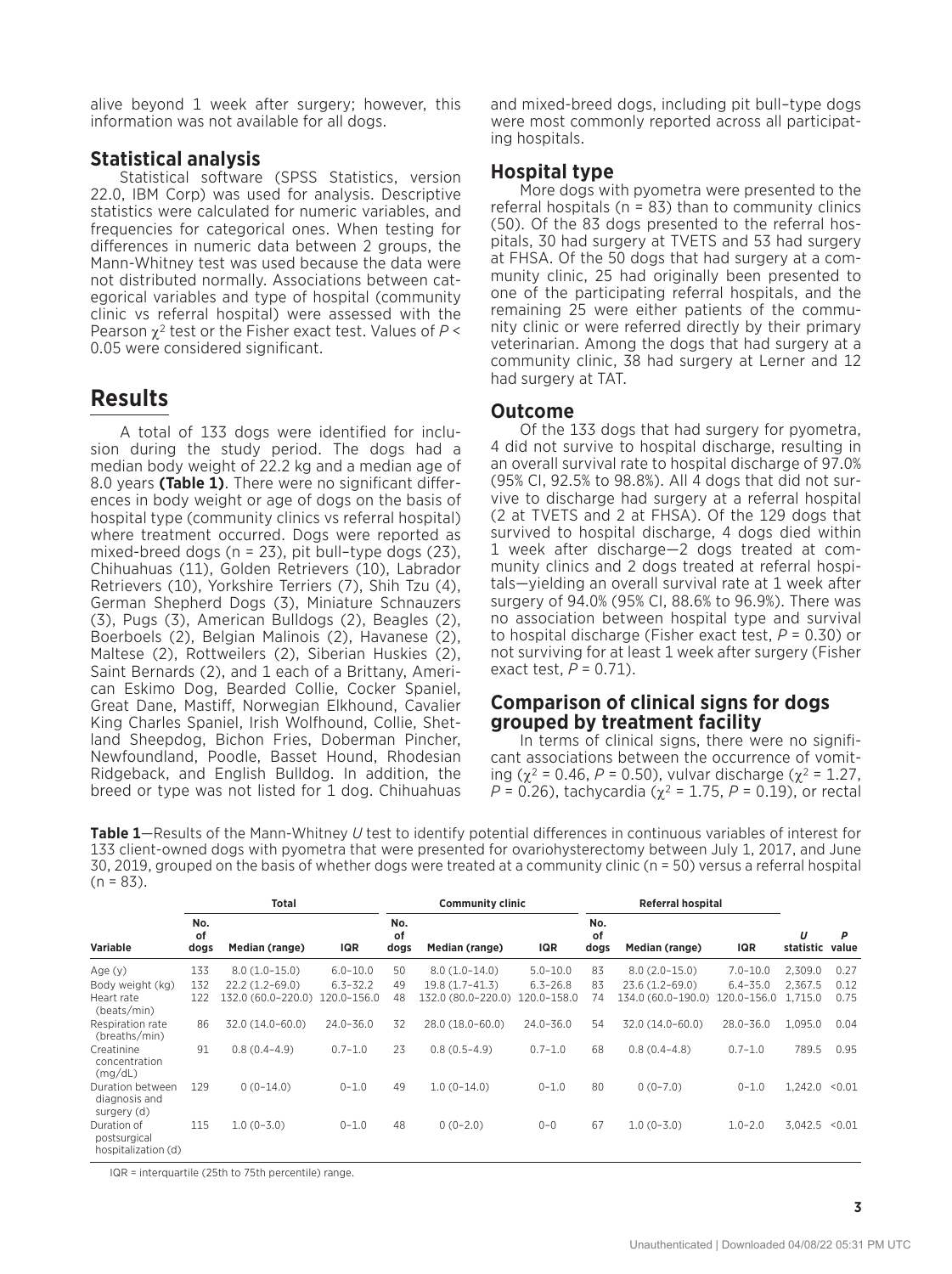**Table 2**—Overall findings and results of Pearson's  $\chi^2$  test or Fisher's exact test (when expected cell counts are < 5) for the dogs described in Table 1, grouped on the basis of whether dogs were treated at a community clinic (n = 50) versus a referral hospital (n = 83).

|                                                   | <b>Total</b>                        |                                  | <b>Community clinic</b>             |                                | <b>Referral hospital</b>            |                                  |                              |                   |
|---------------------------------------------------|-------------------------------------|----------------------------------|-------------------------------------|--------------------------------|-------------------------------------|----------------------------------|------------------------------|-------------------|
| <b>Clinical signs</b>                             | No. of dogs<br>with status<br>known | $No.$ $%$ of<br>affected<br>dogs | No. of dogs<br>with status<br>known | No. (%) of<br>affected<br>dogs | No. of dogs<br>with status<br>known | $No.$ $%$ of<br>affected<br>dogs | $\chi^2$<br><b>Statistic</b> | P value           |
| Vomiting                                          | 114                                 | 37(33)                           | 42                                  | 12(29)                         | 72                                  | 25(35)                           | 0.46                         | 0.50              |
| Vulvar discharge                                  | 120                                 | 89 (74)                          | 49                                  | 39 (80)                        | 71                                  | 50 (70)                          | 1.27                         | 0.26              |
| Tachycardia                                       | 123                                 | 73 (59)                          | 48                                  | 32(67)                         | 75                                  | 41(55)                           | 1.75                         | 0.19              |
| Rectal temperature outside<br>of reference limits | 120                                 | 51(43)                           | 47                                  | 17(36)                         | 73                                  | 34 (47)                          | 1.27                         | 0.26              |
| Mentation                                         |                                     |                                  |                                     |                                |                                     |                                  |                              | 0.31 <sup>a</sup> |
| <b>BAR</b>                                        | 132                                 | 57 (43)                          | 49                                  | 26(53)                         | 83                                  | 31(37)                           |                              |                   |
| QAR                                               | 132                                 | 55(42)                           | 49                                  | 17(35)                         | 83                                  | 38 (46)                          |                              |                   |
| Dull                                              | 132                                 | 19(14)                           | 49                                  | 6(12)                          | 83                                  | 13(16)                           | $\overline{\phantom{0}}$     |                   |
| Nonresponsive                                     | 132                                 | 1(0)                             | 49                                  | 0(0)                           | 83                                  | 1(1)                             |                              |                   |
| Ambulatory                                        | 130                                 | 118 (91)                         | 49                                  | 44 (90)                        | 81                                  | 74 (91)                          | $\overline{\phantom{m}}$     | 0.76a             |
| Cardiac dysfunction                               | 121                                 | 10(8)                            | 50                                  | 1(2)                           | 71                                  | 9(13)                            |                              | 0.05 <sup>b</sup> |

BAR = bright, alert, and responsive; QAR = quiet, alert, and responsive.

aDetermined with the Fisher exact test.

 $bP = 0.045$ .

temperature outside of reference limits ( $χ² = 1.27$ , *P* = 0.26) for dogs treated at community clinics versus referral hospitals **(Table 2)**. There was no significant association either in terms of signs of mentation (Fisher exact test,  $P = 0.31$ ) or ambulatory status (Fisher exact test,  $P = 0.76$ ) and hospital type. There was no significant difference in creatinine concentration between dogs presented to either hospital type ( $U = 789.5$ ,  $P = 0.95$ ). The proportion of dogs with concurrent cardiac dysfunction was significantly greater (Fisher exact test, *P* = 0.045) for those presented to the referral hospitals (9/71 [13%]) versus community clinics (1/50 [2%]).

## **Factors that could have affected patient outcome**

In terms of case management factors, the median duration between diagnosis and definitive surgery was significantly shorter (*U* = 1,242.0; *P* < 0.001) for dogs treated at referral hospitals (0 day; range, 0 to 0.7 days) versus community clinics (1.0 day; range, 0 to 14.0 days; Table 1); however, this delay was not related to survival to hospital discharge ( $U = 142.0$ ,  $P = 0.10$ ) or survival to 1 week after surgery ( $U = 518.0$ ,  $P = 0.71$ ). The number of days a dog was hospitalized was not associated with survival to hospital discharge (*U* = 103.0, *P* = 0.14) or survival to 1 week after surgery ( $U = 316.5$ ,  $P = 0.54$ ).

In terms of individual patient factors, the proportion of dogs that did not survive to hospital discharge was significantly greater (Fisher exact test,  $P = 0.04$ ) for dogs that were nonambulatory (2/12)  $[16.7\%]$ ) versus ambulatory  $(2/118 [1.7\%])$ . Similarly, the proportion of dogs that did not survive to 1 week after surgery was significantly greater (Fisher exact test,  $P = 0.03$ ) for dogs that were nonambulatory (3/12 [25.0%]) versus ambulatory (5/118 [4.2%]) at presentation. The proportion of dogs that did not survive to hospital discharge was significantly greater (Fisher exact test, *P* = 0.03) for those that were unresponsive (1/1 [100%]) versus responsive (3/131 [2.3%]) at presentation. Neither tachycardia nor rectal temperature outside of reference limits was associated with survival to hospital discharge (Fisher exact test,  $P \ge 0.99$ ) or survival 1 week after surgery (Fisher exact test, *P* = 0.47 and 0.72, respectively). Similarly, creatinine concentration was not associated with survival to hospital discharge (*U* = 152.0,  $P = 0.67$ ) or survival to 1 week after surgery (*U* = 438.5, *P* = 0.13). As mentioned earlier, more dogs treated at referral hospitals, compared with community clinics, had concurrent cardiac dysfunction (at least a murmur), although no dogs were in heart failure. There was no impact of heart disease on survival to hospital discharge (Fisher exact test, *P* = 0.23) or survival to 1 week after surgery (Fisher exact test,  $P = 0.46$ ).

# **Discussion**

Our study confirmed a high survival rate (97% [129/133]) among the population of dogs with surgically treated pyometra. This survival rate was remarkably similar to previous studies, $8,14$  despite the fact that our study was conducted at a veterinary teaching center. This high rate of survival was also seen in dogs that were operated on by lessexperienced clinicians, were treated as outpatients, and potentially had treatment delays until surgery could be performed.

There was also no overall difference in survival rates between type of treatment facility (referral hospital vs community clinic), even though surgical experience and postoperative case management were very different between them. At the referral hospitals (compared with the community clinics), dogs waited less time between diagnosis and surgery, stayed in the hospital longer (up to 3 days), and underwent surgery performed by individuals with more advanced training in surgery.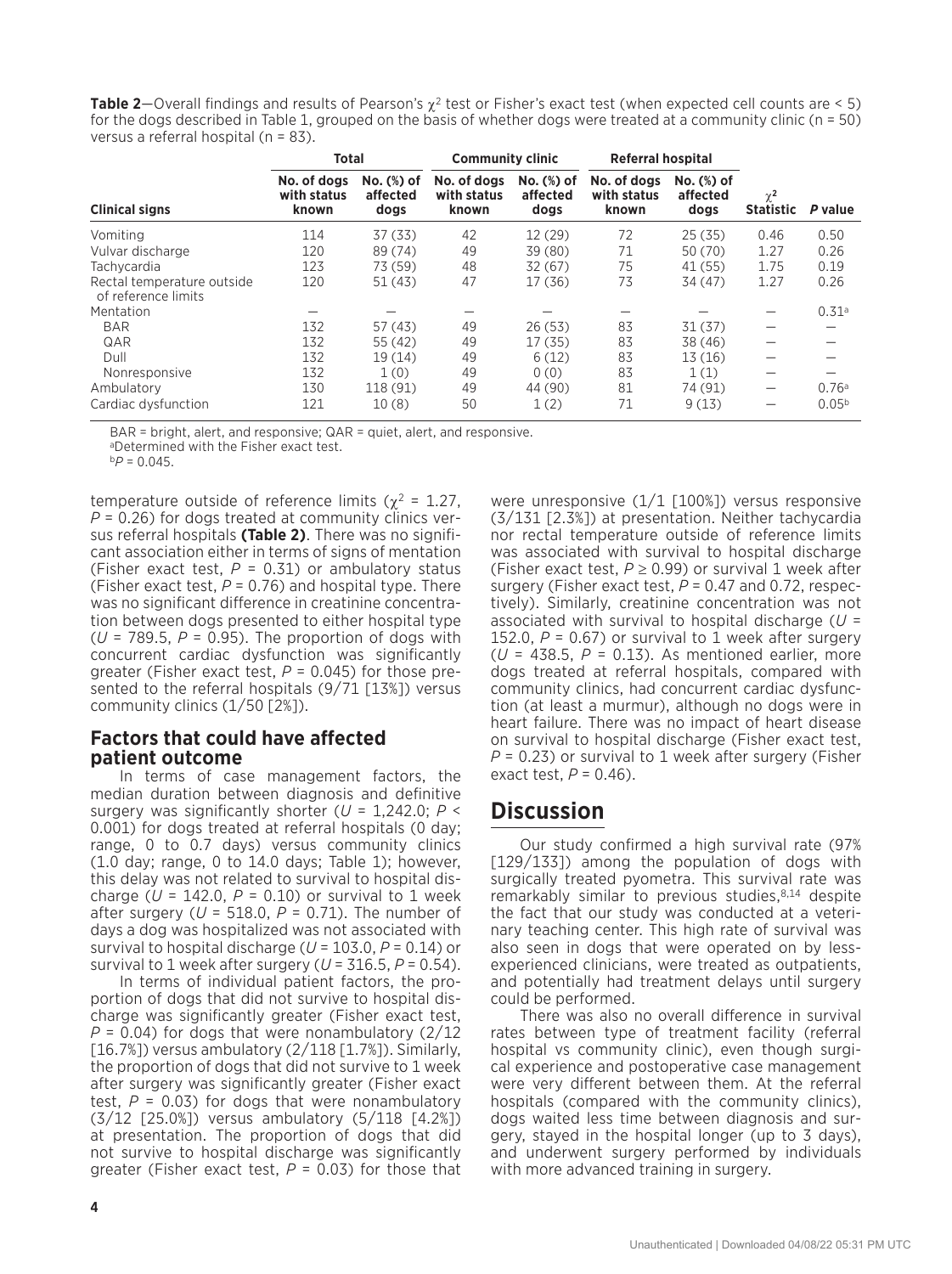In general, dogs that were presented to the referral hospitals and the community clinics were very similar. In fact, 25 of the 50 dogs that were presented to the community clinics had first been seen at one of the referral hospitals and were sent to the community clinic because of a lack of financial resources on the part of the owner. The fact that surgeries at the community clinics were performed by trainees and that most had good outcomes is important and aligns with previous evaluations of student training programs.15 In many cases, pet owners with financial constraints may be forced to consider euthanasia if they cannot afford treatment in an emergent setting. Although veterinarians may often have the belief that offering some care is better than euthanasia, studies that demonstrate good outcomes with basic, nonspecialized treatment provide support for this approach.

There was some indication that animals treated at the referral hospitals may have been sicker. For example, they had more concurrent heart disease (loosely defined as having a murmur or any other indication of cardiac disease); but, overall, they did not differ in terms of clinical signs and we do not believe the high survival rates among dogs treated at the community clinics was because the animals were not as sick, particularly because many of these dogs had a delay until surgery could be performed. Moreover, the presence of heart disease was not associated with decreased survival in our study.

As in a previous study, $8$  dogs that were not ambulatory or were unresponsive at the time of presentation were less likely to survive. However, injury severity scores were not routinely calculated and could not be calculated retrospectively because of a lack of biochemical data or CBCs. Severe leukopenia has been documented previously $8$  to be a negative prognostic indicator. Few dogs in either hospital category had a blood pressure measured prior to surgery, because it was not a routine parameter measured in dogs that appeared stable.

In our study, there was no difference in survival for dogs that experienced a delay prior to surgery. However, the total number of nonsurvivors was low, so this result should be interpreted with caution. If more practices, such as HQHVSN clinics and general practices, offer pyometra surgeries routinely, the amount of time delay experienced by owners searching for an affordable surgery option could be reduced. The overall results of our study suggest that the outcome of surgery would likely still be good, even if surgery has to be delayed. It has to be acknowledged that our results represent the 2 extreme ends of the care spectrum: either dogs that had full-service specialty care in a referral hospital or dogs that had outpatient surgery in an HQHVSN-style community clinic. Although the outcomes were similar in both settings, it may be that there is a reasonable middle ground, which we would describe as a surgery at a full-service practice with supportive care as indicated by the patient's condition, but one that aims to minimize the cost and length of hospitalization. In addition, our results

suggest that partnerships between general practice and HQHVSN clinics have the potential to provide an additional option for owners, with the anticipation of a good outcome.

Our study had several important limitations. First, the overall number of nonsurvivors was low, as was the total sample size. A post hoc power analysis suggested that 292 cases would have been necessary to detect small effect sizes of 0.1 at 80% power, suggesting that, although some analyses with larger effect sizes may have been adequately powered, others with small effect sizes, such as survival rates, were not. In addition, as several management strategies were predetermined by hospital type, it may be difficult to generalize our results to all community clinic settings. Our study was retrospective, and some data values were missing from the EMRs. In addition, our study only included dogs owned by individuals able to bring them to one of the participating facilities, and these dogs could be different from other populations of dogs. For example, owners may have chosen to euthanize their animal when it was evaluated elsewhere; they may not have known of the existence of a low-cost treatment option. Also, the medical records search only captured animals that had surgery for pyometra, but not dogs for which owners elected euthanasia prior to surgery. Another limitation was that we did not collect data from the EMRs about perioperative antimicrobial administration. Although it was standard practice at all 4 participating treatment facilities to administer cefazolin perioperatively and we do not believe the antimicrobials used were likely to have affected outcomes, we could not draw any conclusions about the impact of antimicrobials on our patient population.

Regarding longer-term survival, we could not say for certain how long the 125 dogs that survived to 1 week after surgery went on to live; we only know that we had no report of any of them dying within 1 week after surgery. Although we examined the EMRs for future visits or contact with the owners, some dogs were lost to follow-up; thus, we could not conclude with certainty that no other dogs died after leaving the hospital than the 4 we report here. Information indicating the dogs were alive beyond 1 week after surgery was only available for about half the dogs. However, in our experience, owners whose dogs have complications or die soon after surgery generally call us spontaneously to report that outcome, even in the spay–neuter setting. Thus, we suspect the number of dogs that died shortly after surgery not included in our counts was low to none.

In conclusion, pyometra treated surgically has a good outcome, whether at a specialty referral hospital or in a community clinic setting. Although prompt surgical treatment for pyometra remains a goal, the findings of our study indicate that even when surgery was delayed, the delay did not lead to worse outcomes. We believe it is likely that dogs with pyometra that are presented in stable condition after hours can wait until the next day for surgery, and that this approach is a reasonable and likely effective strategy to reduce the cost of care. In addition, our findings